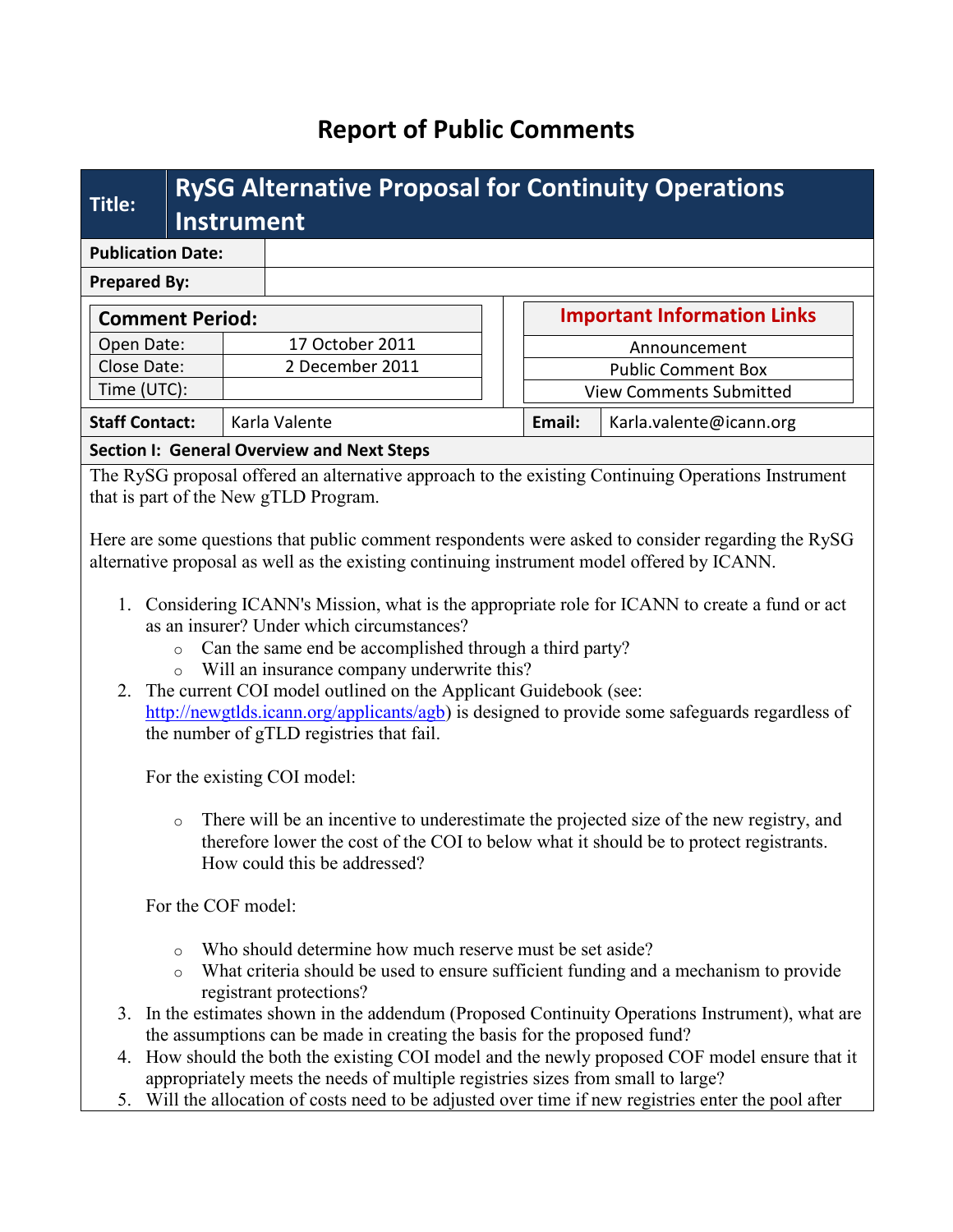the target balance is achieved? How can this account for some level of predictability and fairness for all registries?

- 6. What appropriate level of internal resources should ICANN have for collections, tracking of deposits and outlays from the fund?
- 7. What are the foreseeable challenges to move funds in timely manner to various parties as required responding to emergency situations?

#### **Section II: Contributors**

*At the time this report was prepared, a total of eleven community submissions had been posted to the Forum. The contributors, both individuals and organizations/groups, are listed below in chronological order by posting date with initials noted. To the extent that quotations are used in the foregoing narrative (Section III), such citations will reference the contributor's initials.*

#### Organizations and Groups:

| <b>Name</b>                                         | <b>Submitted by</b>           | <b>Initials</b> |
|-----------------------------------------------------|-------------------------------|-----------------|
| Leap of Faith Financial Services Inc.               | George Kirikos                | GK              |
| <b>INTA Internet Community</b>                      | Claudio Di Gangi              | <b>INTA</b>     |
| <b>Public Interest Registry</b>                     | Paul Diaz                     | <b>PIR</b>      |
| <b>Intellectual Property Constituency</b>           | <b>Steven Metalitz</b>        | <b>IPC</b>      |
| Minds + Machines                                    | Anthony Van Couvering         | <b>AVC</b>      |
| .MUSIC                                              | <b>Constantine G. Roussos</b> | <b>CGR</b>      |
| <b>Global Digital LLC</b>                           | <b>Matt Harper</b>            | MН              |
| <b>Marques</b>                                      | Nick Wood                     | <b>MARQUES</b>  |
| Escrow.com                                          | <b>Brandon Abbey</b>          | BA              |
| <b>Commercial &amp; Business Users Constituency</b> | Steve DelBianco               | BC.             |
| <b>CADNA</b>                                        | Samantha Demetriou            | <b>CADNA</b>    |
| RNA Partners, Inc.                                  | Ronald N. Andruff             | RA              |

#### Individuals:

| <b>Name</b> | Affiliation (if provided) | <b>Initials</b> |
|-------------|---------------------------|-----------------|
|             |                           |                 |
|             |                           |                 |

#### **Section III: Summary of Comments**

*General Disclaimer: This section is intended to broadly and comprehensively summarize the comments submitted to this Forum, but not to address every specific position stated by each contributor. Staff recommends that readers interested in specific aspects of any of the summarized comments, or the full context of others, refer directly to the specific contributions at the link referenced above (View Comments Submitted).* 

Twelve submissions were received during the public comment period on the RySG Alternative Proposal for Continuity Operations Instrument.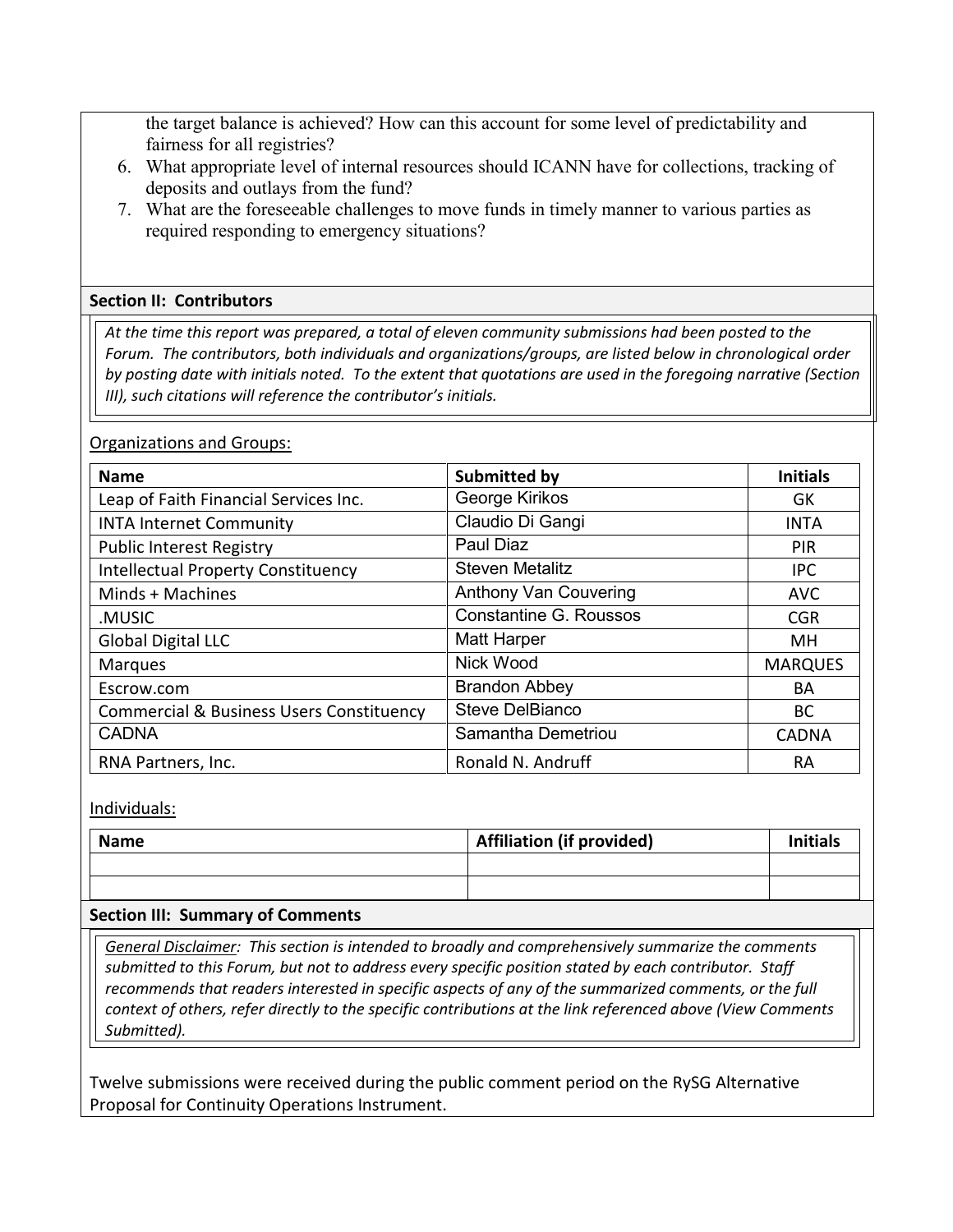We still believe that the Registries Stakeholder Group (RySG) alternative proposal – the Continuing Operations Fund (COF) – is a better approach to achieving ICANN's presumed goals of (a) guaranteeing the continuity of the five "critical registry functions" in the event of a new TLD

- business failure and
- (b) avoiding unnecessary barriers of entry in the new TLD application process.

By escrowing a \$50,000 fee per new gTLD upon execution of each Registry Agreement, ICANN will have available substantial resources to ensure continuity of the key registry functions. As was made clear in Dakar, applicants from many jurisdictions will face significant challenges finding a financial institution that meets ICANN's stringent requirements to be an acceptable issuer of a Letter of Credit. Since the COF wouldn't take effect until the new gTLD contract is awarded, successful applicants would only have to secure such necessities as the need actually arises. The COF approach also offers a more predictable way forward in the face of ongoing uncertainties. Ultimately, ICANN and the community have precious little time to analyze and debate COI alternatives. While it's usually good to have options, further delay should not be one of those options. Adding any more uncertainty to the application process is definitely not in the public interest. We believe the COF approach offers ICANN a credible and easy to understand alternative to the existing COI model.

### *(PIR - 02 Dec 2011)*

ICANN should reject this preposterous proposal, which would position itself as an "insurer" for bad actors. Since ICANN has no ability to even assess the risks (having not done the proper economic studies in the first place), not only should it not operate as an insurer, it needs to halt the new TLD process and complete the required studies, instead of jumping to a predetermined outcome that favors itself and its insiders at the expense of the public. Since ICANN has created this precedent of opening up comment periods developed by independent parties, and highlighting them on the ICANN homepage and through their announcements mailing list, we demand equal time.

If any prospective registry operator wants a concession on risk premiums, it must give up something. The "trade" can't be one-sided. In particular, if there is any concession, a registry operator MUST do ALL of the following, BEFORE entering into a registry agreement :

- (1) implement permanent and mandatory price caps that can never exceed the price of a dotcom registration, AND
- (2) not auction off initial "premium" domain names, nor keep them for the registry itself or its friends, AND
- (3) give up their 'presumptive renewal', allowing the TLD to be tendered every 5 years, so that consumer welfare is maximized via competitive bidding.

# *(GK - 18 Oct 2011)*

The RySG Proposal suggests amending the Applicant Guidebook to replace the COI with a risk pooling Continued Operation Fund (COF). We believe the RySG Proposal for a COF is likely to produce a number of unintended, but harmful consequences and should not be incorporated into the new gTLD program. the RySG's goal of lowering the barrier to entry for new gTLD registry operators by lowering the amount of capital "to be tied up", interjects risks to the stable and reliable operation of the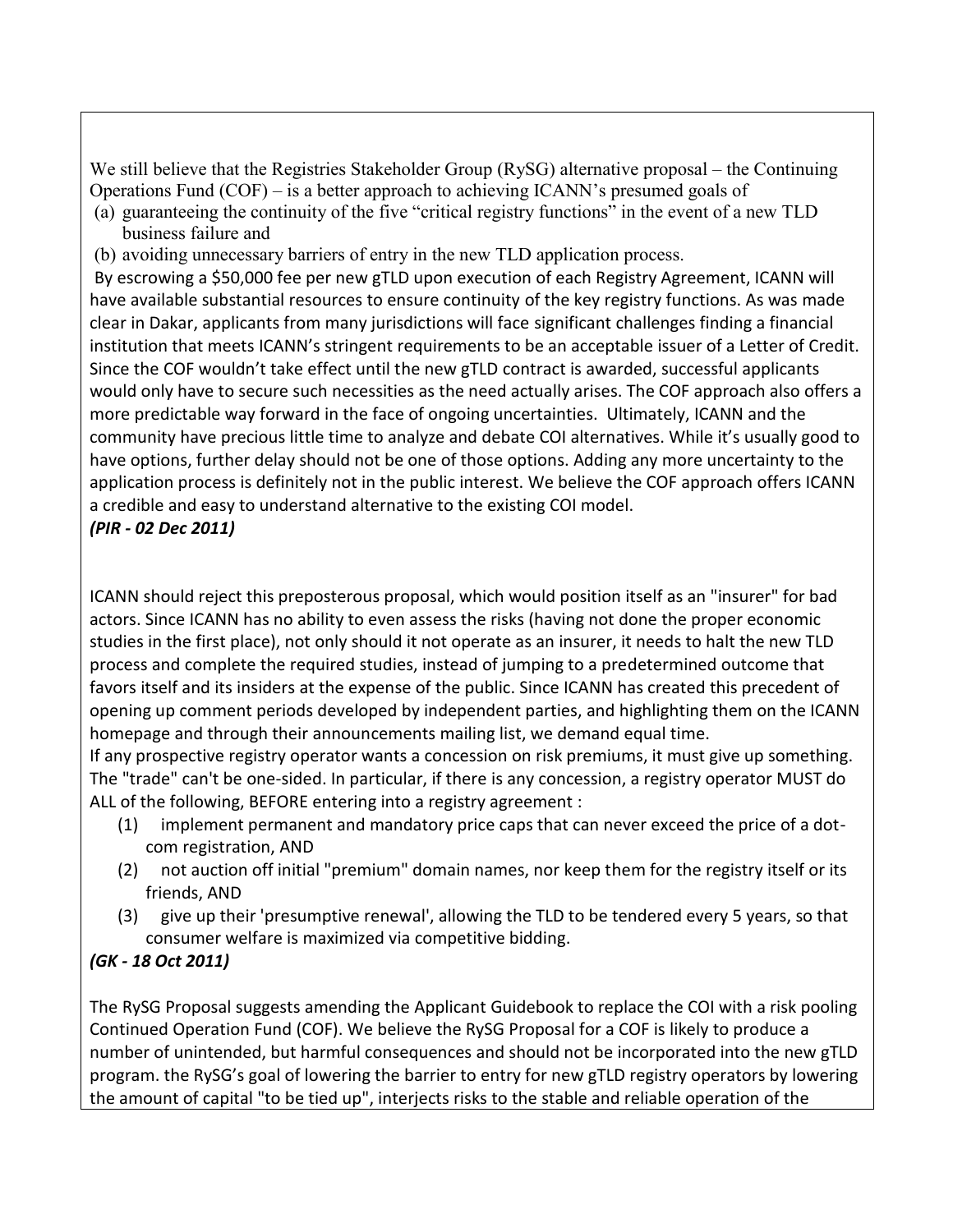domain name system because the Proposal would attract undercapitalized companies that otherwise could not meet the current COI requirements in the Applicant Guidebook. Accordingly, the Proposal seeks to subsidize certain registry operators instead of allowing the market itself (via letter of credit based upon applicant viability) to determine the level of risk for each applicant. By lowering the capitalization requirements there is a risk that the COF model allows market entrants without appropriate funding levels.

Spreading the risk of failure equally among all new gTLD applicants is fundamentally unfair to the financially sound and less risky entities that may apply. Undercapitalized new ventures are far more likely to fail than established applicants. Considering ICANN's mission, it is not appropriate for it to act as an insurer nor does ICANN have the requisite experience and staffing. We strongly recommend against ICANN adopting the COF model.

# **(***INTA - 01 Dec 2011)*

IPC does not support the proposed COF for the following primary reasons:

- a. It is a cost-shifting mechanism which will shift costs away from undercapitalized applicants and place them on credit worthy applicants.
- b. It allows more underfunded applicants into the application pool which will in turn lead to more registry failures, cost to ICANN, and poor outcomes for registrants. While this may be good in the short term for members of the Registry Stakeholder Group (RySG) who desire to provide backend services to such underfunded applicants, the short term economic gain of members of one SG should not be prioritized over the risks to registrants and ICANN that the COF represents.
- c. It places ICANN in the position of insurer, which ICANN is not licensed to be. Any party seeking to delay or stop the new gTLD program will be handed an issue ripe for litigation and upon which ICANN will most certainly lose.

There is no substitute for ICANN allowing only financially stable applicants into the registry pool as anticipated by the Guidebook. Although rejecting the proposed COF may shrink the pool of potential RySG customers, ensuring a large customer pool for the RySG is not part of ICANN's mission. Further, ICANN is not licensed or authorized by its formation documents to offer insurance products. The COF should be rejected by ICANN. At a minimum, ICANN should allow an opt-out for creditworthy applicants to supply the letter of credit anticipated in the Guidebook.

# **(***IPC - 02 Dec 2011)*

The current COI/COF is significantly flawed because it fails to consider two important facts that can be corroborated:

- 1) There has never been a registry that has failed in the history of ICANN's existence. Taking the 100% risk-free approach of assuming all registries will fail does not make statistical sense since the probability for this to happen is negligible.
- 2) Applicants should be given clarification by ICANN the premise of the \$185,000 application fee where a large portion of the application fee is reserved for liability and risk-aversion by ICANN and how it relates to the COI/COF. Both seem to be interconnected.

I do agree that ICANN needs to protect itself from liability and reduce risk. Applicants should assume that risk but the risk methodology needs to be consistent with actual numbers, statistics and verifiable track records of backend-registry failures. ICANN will be verifying the backend DNS registry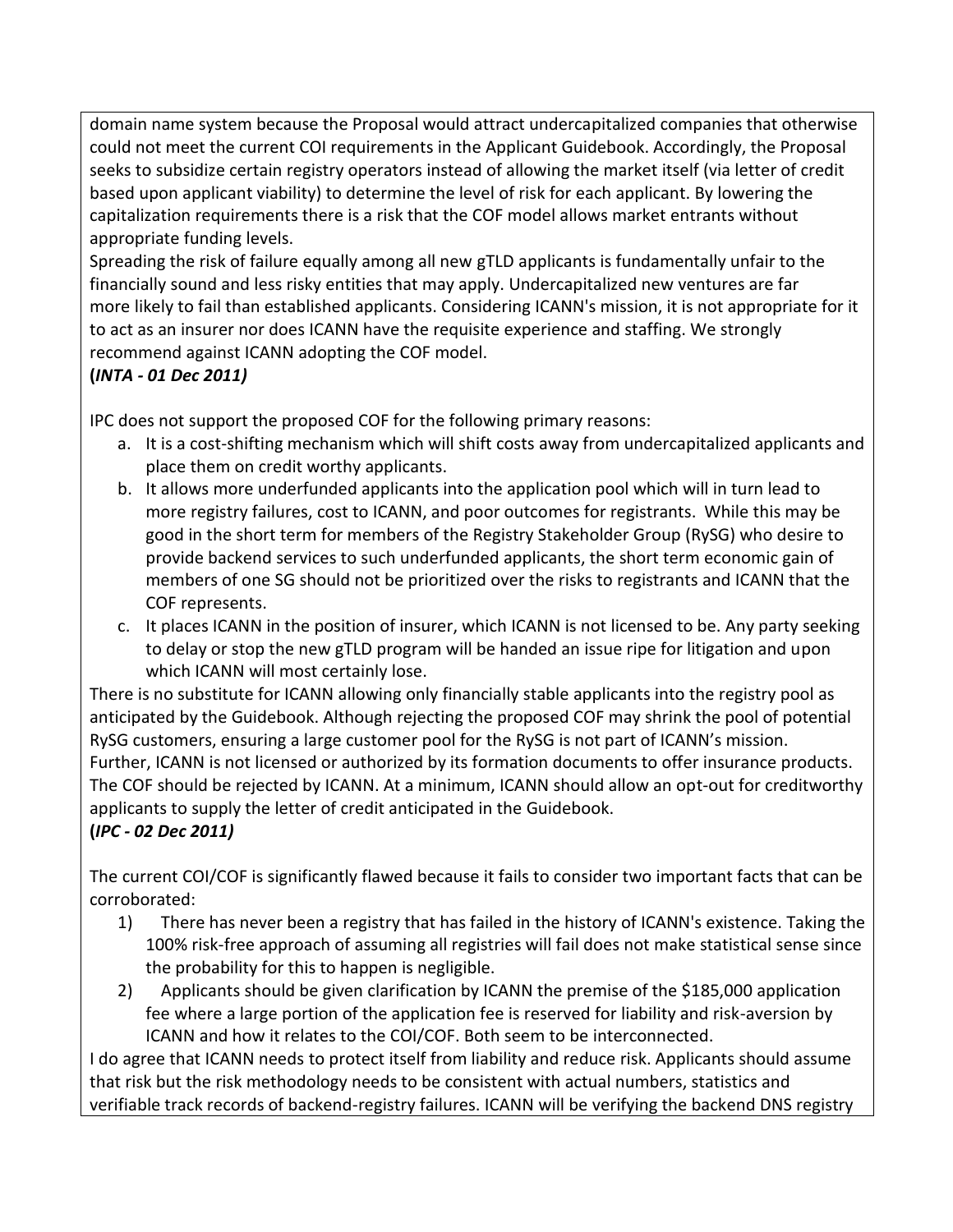provider has the technical capability to run the TLD at hand, which is another measure of reducing risk. Nearly all applicants will not be building their own DNS backend registry and will be using proven players in the Industry with zero failure track history. This lowers ICANN's risk. If the backend registry provider does not meet the technical requirements set by ICANN then the applicant will be rejected. That is another measure of risk-aversion that has not been taken into consideration by ICANN while drafting their COI/COF plan.

# *(CGR - 03 Dec 2011)*

If a potential applicant for a new gTLD registry is not sufficiently credit-worthy to obtain a Letter of Credit to cover these costs for three years, MARQUES believes that the potential applicant should refrain from applying until the second round.

The proposal for a COF is of concern to MARQUES for three reasons:

- 1. It encourages organizations who may not be credit-worthy to participate in the new gTLD program
- 2. It places ICANN perilously close to being an insurance provider which is not part of ICANN's Mission or Purpose and may even place ICANN in conflict with the authorities that regulate insurance markets
- 3. It pushes up the costs of well-run, credit-worthy organizations which can obtain Letters of Credit

ICANN's Letter of Credit solution was developed over four years and six editions of the Applicant Guidebook. MARQUES is very concerned that the COF idea is a hasty, last minute idea that introduces unnecessary risk into the new gTLD process that also pushes up the cost of well-funded applicants and ICANN.

### *MARQUES (05 Dec 2011)*

Among our concerns have been maintaining technical and business standards; background checks for applicants, and a number of other fundamental requirements that were needed to ensure that an applicant has the competence, and the resources to operate a new gTLD registry. While recognizing that some proposed entrants to the new gTLD program prefer to lower the costs for launching a new registry, the BC does not believe that ICANN should lower protection mechanisms that are designed to protect registrants and Internet users. The BC is concerned that the proposed COF would be a "one-size-fits-all" solution. A continuity instrument should be adjustable to fit various business models used by new gTLD registries (e.g. community, limited linguistic/cultural, brand, traditional for profit, etc.) The BC believes that ICANN should not assume insurance underwriting risk for registry failures. The Guidebook COI provides more registrant protection than the registries' COF proposal, and any proposed changes to the Guidebook COI should go through a rigorous community review process. The BC proposes that once the registry is operating, there should be a mechanism for ICANN to increase or decrease the required COI amount if the registry's operating experience is significantly different form projections included in the application.

*(BC - 09 Dec 2011)*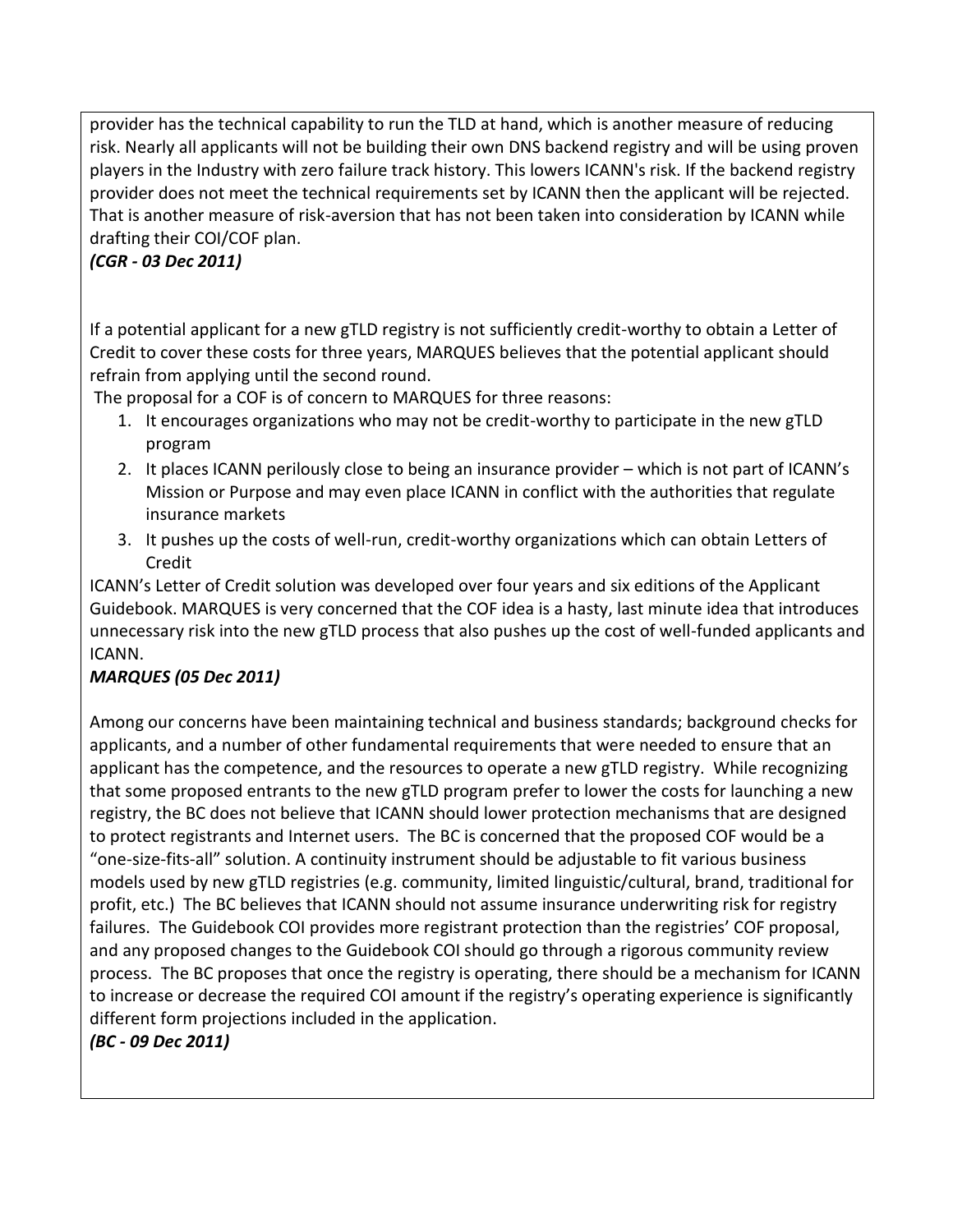The issues we are having difficulty with - in both the COI and the COF - are:

both require an inordinate amount of capital be 'parked'; money that could otherwise by more usefully deployed by new gTLD managers in developing and marketing their string to their potential registrants;

\* tying up financial resources for a period of 3 years is an inordinate amount of time considering that a failing registry can be switched over to failover system in less than 24-48 hours, if appropriate technical provisions are in place (i.e. prior to the new registry being 'turned on' in the root); If an applicant selects a non-incumbent provider, ICANN need only mandate that backend provider to meet the same failover standards as incumbent registries have in place. ICANN should NOT be looking to new registry applicants - which are effectively 'marketing organizations' that within ICANN nomenclature are called 'registry operators' - but rather to those entities that will, in point of fact, be managing the technological part of the registry business, i.e., said third part backend operators. Finally, in this discussion one must also consider the fact that not one of the registries that 'run' the Internet today have ever failed in the history of ICANN. And should a failure have occurred, the incumbent registry operator's own failover redundancy systems would have kicked in. We propose that ICANN establish a base standard that every backend service provider meet to ensure that there is no impact on end-users irrespective of which domain name they register and whether or not the front-end of those registries remains operational.

### *(RA Partners - 12 Dec 2011)*

Thanks for the opportunity to comment on the Continuity of Operations (COI) requirement in the Applicant Guidebook. As you probably know, the requirement is causing a great deal of angst among Potential applicants, because of the uncertainty of the amount and the fear that it will be crushingly high. That's not good for the new gTLD program and it's hurting ICANN's operational reputation. ICANN should make some changes to the COI to resolve these issues. What is needed at this moment is certainty. Right now the COI is excessively onerous. It makes every applicant, including small cultural and linguistic TLDs, cities, everyone, put aside sufficient money to pay for something that's extremely unlikely to happen – catastrophic failure, where both the registry and the back-end registry operator fail at the same time, requiring the intervention of an Emergency Back-End Registry Operator (EBERO). But how often is that going to happen? Until now, no gTLD registry has gone out of business, and certainly not catastrophically. The biggest risk to a new registry, by a long shot, is insufficient revenue. Today the majority of gTLD registries have outsourced back-end technical services. That will be even more prevalent with new gTLDs. The most likely scenario for a failing registry is that the existing back-end registry services provider will continue to run the registry on life support, making modifications for existing customers until a new owner is found. All the infrastructure will be in place and functioning – it would make no sense to move it. In other words, the most common cost for a failing registry is pretty close to zero. Our suggestion is that ICANN should base the amount of the COI on the "worst case" scenario estimates in the financial section of the new gTLD application, instead of the "most likely" scenario. **(***AVC - 03 Dec 2011)*

For a number of years ICANN has successfully collected registry level fees based on a quarterly minimum payment schedule. Additional payments due for domain registrations that exceeded the guaranteed quarterly minimum payment are charged at a multiple of 18 cents per domain. This guaranteed minimum payment program assures the ongoing operation of ICANN which is fair and